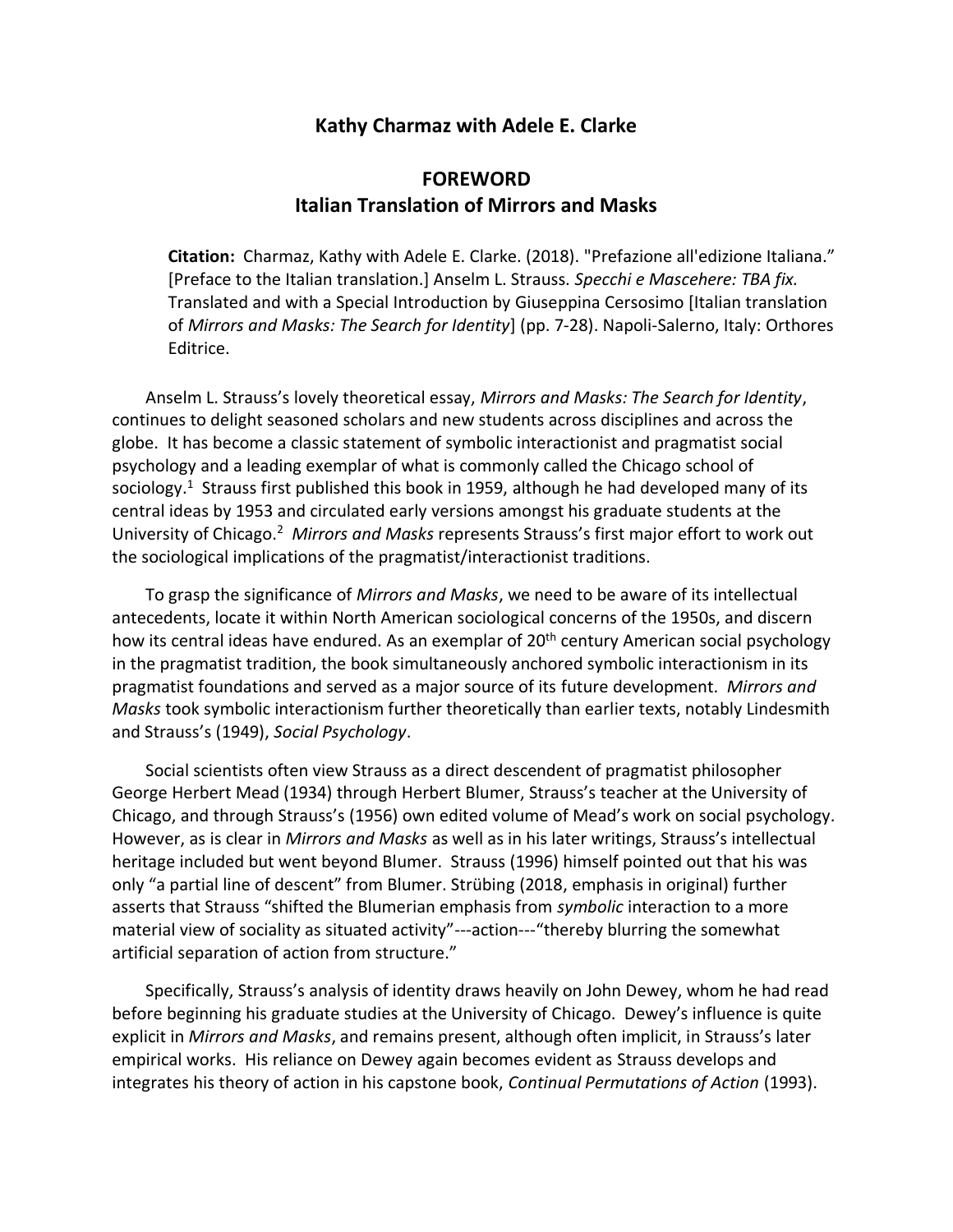In *Mirrors and Masks*, Strauss uses the concept of identity as a new way to explore, analyze, appraise, and organize key ideas and theoretical questions in social psychology. From the start, he treats identity as an elusive concept that dynamically involves both self appraisals and appraisals of self by others and more. Strauss treats identity as a "sensitizing concept" *par excellence*, consistent with Herbert Blumer's (1954/1969) depiction. Blumer viewed sensitizing concepts as theoretical but without specification of definitive attributes or characteristics. Such concepts do not have precise referents or exact benchmarks. Instead, they offer a general sense of what is important to engage. Thus, sensitizing concepts provide *points of departure* that open analytic possibilities rather than serving as constructs to apply directly and concretely to data. Thus, Blumer's approach to theorizing stands in marked contrast to the deductive theorizing that animated logical-deductive hypothesis-testing research then common among functionalist sociologists.

The logical-deductive model of conducting research had become widespread in the United States [hereafter US] by the early 1950s when Strauss and Blumer were writing their respective works. Sensitizing concepts allow seeing and understanding social life in ways that otherwise might remain invisible. Strauss used the concept of identity to allow and abet the emergence of new theoretical insights to account for social processes and to make their symbolic and social organizational underpinnings visible. Strauss's open-ended and emergent way of using the concept of identity exemplifies both its strength and his own skill in exploring the questions and problems arising through analyzing it more sociologically.<sup>3</sup> In fact, Maines and Charlton (1985) viewed *Mirrors and Masks* as a turning point in interactionism becoming fully sociological (Strübing 2018).

While at the University of Chicago, Strauss wrote his master's thesis under Blumer, adding other contemporary intellectual influences. Blumer was a charismatic teacher and an exacting critic of his students' work, including of Strauss's thesis. , He required Strauss to rewrite the thesis numerous times, which led to Strauss to seek additional mentors. Strauss did not claim to use identity as a sensitizing concept in *Mirrors and Masks*, although his exegesis on identity exemplifies a masterful application of this approach. Perhaps Strauss's exploration of identity ultimately taught Blumer something about detecting patterns through using an open-ended theoretical concept.

Significant here, both the mode of analysis and the form of Strauss's argument in *Mirrors and Masks* contrasted markedly with conventional discussions of identity of the 1950s in the US. At that time, psychiatry and psychology took center stage with analyses of personality. This concept imposed a set of preconceptions that rendered identity a static concept, brought determinism into empirical analyses, and treated the first six years of life as forming who the person was and would be. Strauss's analysis of identity directly challenged earlier deterministic treatments of the concept. He carefully noted that his symbolic interactionist standpoint and starting point differed from these analyses and allowed him to take a fresh view of the concept of identity. Strauss argued that to understand identity, a more detailed analysis of interaction was necessary. For Strauss, identity emerged *through* social interaction, and any conceptualization of identity had to be somehow embedded in social organizational phenomena.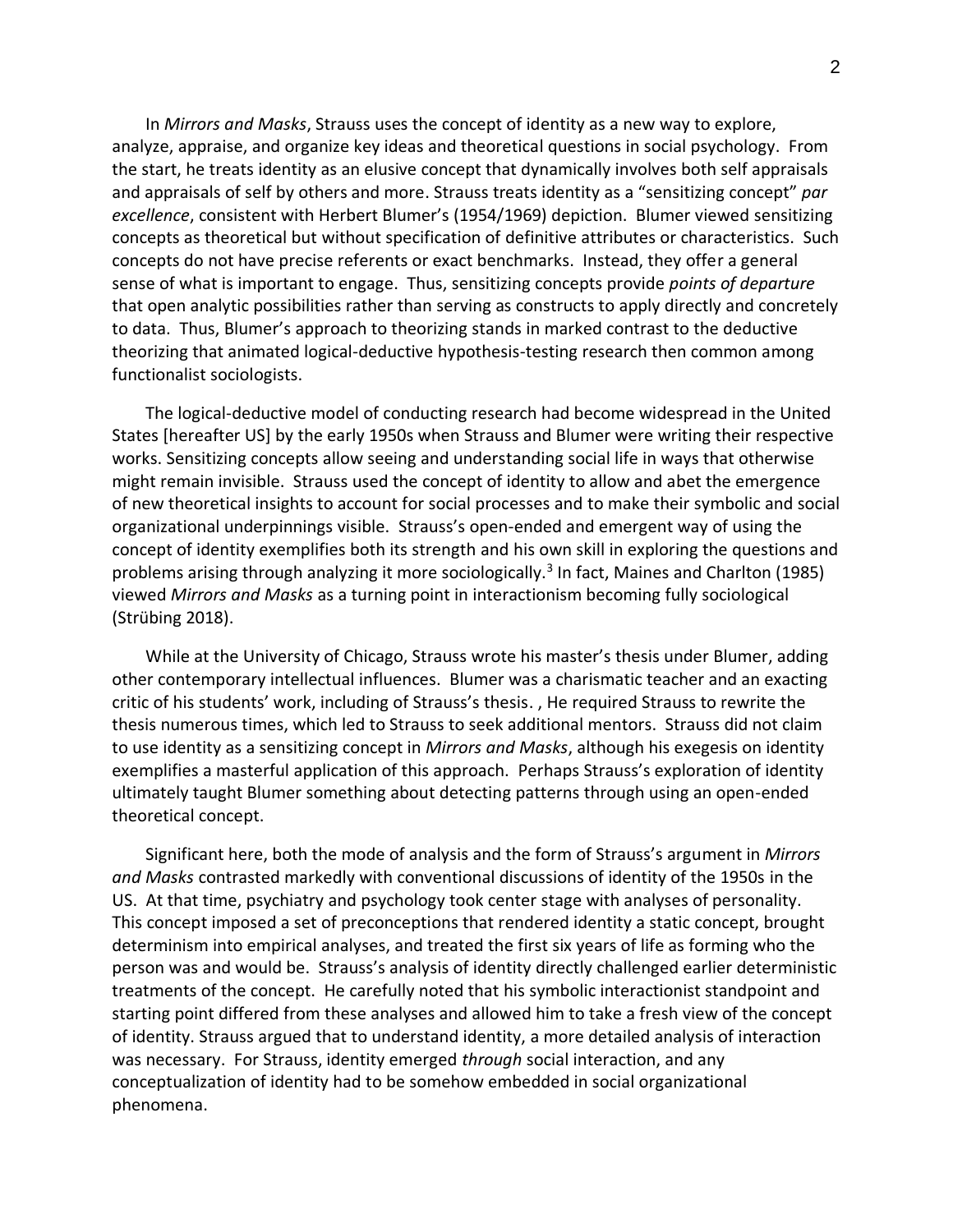Strauss's arguments in *Mirrors and Masks* also stand in contrast to the reigning theoretical framework, structural functionalism that dominated sociology and other social sciences at midcentury in the US. Structural-functionalism adopted a physiological model and viewed society as an organic system. It emphasized maintaining equilibrium between and within its component parts--- social institutions. Functionalism assumed a static view of a homogenous society and sought to explain social structure, not social change. Key here, this theoretical perspective invoked a conception of society *unchecked by empirical evidence*.

In contrast, *Mirrors and Masks* offered a markedly different perspective and an approach to actually studying social life. Strauss (1) posits a dynamic, changing society; (2) assumes agentic actors who have some choice in directing their actions; (3) emphasizes the significance of self appraisals and appraisals by others in shaping meanings and actions; and (4) treats social psychology and social structure as integrated, not separate. Contemporary readers could easily miss the strength of Strauss's arguments against functionalism for two reasons. One, his own approach was quite gentle. And second, his arguments are couched in a common Chicago school style of his day. At that time, some scholars took an indirect style of engagement with intellectual adversaries. Whether one's position prevailed depended on the strength of the arguments made and the evidence presented, not on explicit debate with the opposing position. For Strauss, what always mattered was the cogency and persuasiveness of one's own ideas and research, not the dismantling of others' work.<sup>4</sup>

The emphasis on social organization as integral to identity distinguished Strauss's analysis from preceding work on the concept, much of which was written under and subsumed by the concept of personality, as noted above. Hence, Strauss's analysis constituted a major departure from earlier theoretical treatments of identity in psychiatry, psychology and the social sciences, including the work of the many sociologists who subscribed to structural-functionalism. In addition to Strauss's statement of his position, it is important to note that the concept of personality had also permeated significant threads of scholarship in sociology and anthropology. Strauss's analysis of identity brought process, meaning, collective affiliations, and social organization into fresh purview. Later commenting on *Mirrors and Masks*, Strauss argued that "social psychology has to go hand in hand with organizational aspects and vice versa" (interview with Strauss in Davis 2011:21).

Strauss asserted that long-standing problems in social psychology take different shape when viewed from a symbolic interactionist perspective. Identity becomes a dynamic concept that develops through the crucial role of language and interaction. Symbolic interaction assumes that social life is open-ended and not always predictable. Indeterminancy, Strauss argued, must be taken into account.

The strikingly original analysis of the role of language in thought and action in *Mirrors and Masks* further reveals the magnitude of Strauss's contribution. Here he built on Dewey and Bentley's (1949) analysis of naming to explore relationships about how naming shaped knowing. Strauss tells us that names are containers in which the namer pours his or her evaluations, whether conscious or unwitting (p. 15). Consistent with Dewey and Bentley, Strauss writes "to name is to know" (p. 18). This deceptively simple statement holds multiple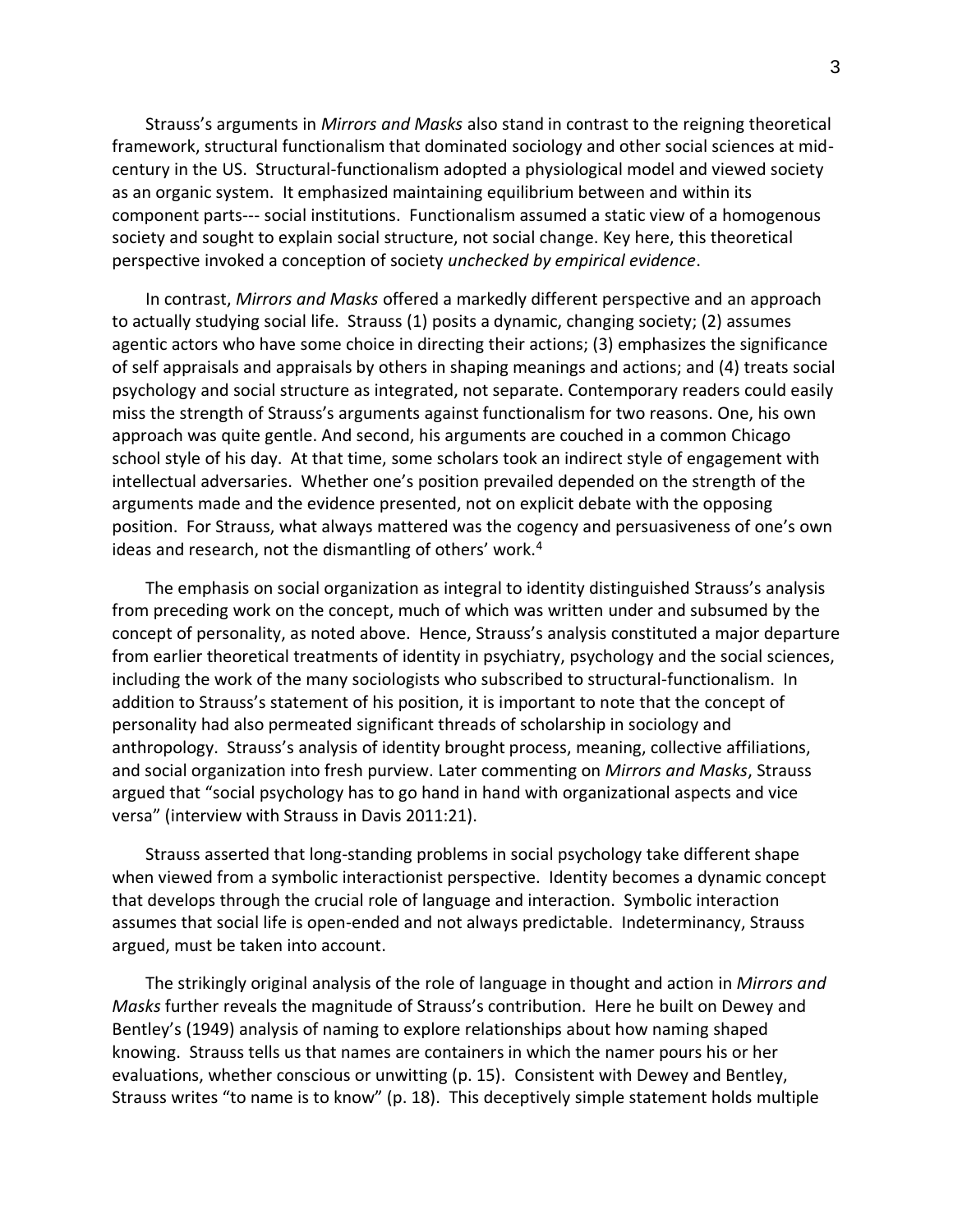meanings and implications. To name someone or something not only is a way of identifying a type or way of locating a person, group, object or event, but also signifies the namer's understanding and experience of what is named. Naming both shapes experience and is embedded in it. What we know and how we know it relies on naming. It reveals the relationship(s) between the viewer and the viewed as co-constitutive.

Naming indicates a series of relationships to the namer, to other people, and to the world. Thus, language plays a crucial role in human behavior and in the complex weaving of subjective and social identities. Through naming, individuals locate, evaluate, and understand self and others as well as objects and events. In short, language enables us to weave our subjective and social identities together and to shape our behavior.

Furthermore, naming involves *classification*, a major social process which both marks boundaries and directs actions. In turn, classification also elicits expectations for the future and remembrances of the past. This point reflects Strauss's awareness of temporality and its significance for meaning and action.<sup>5</sup> Like Blumer (1969), Strauss argues that classifications do not reside in the object addressed. Instead, the classification a person makes of this object arises from a perspective. When perspectives differ, classifications of the same object also differ. Classifications do not stand alone but are related to other classifications and thus, however implicitly, assume connections to these related classifications. Strauss's students later pursued studies of classification as well.<sup>6</sup>

Through his analysis of classification, Strauss punctures positivist conceptions of knowledge. He states, "It would appear that classification, knowledge and value are inseparable" (p. 25). Positivist claims to the separation between fact and value subsequently dissolve, as does any presumed objectivity of the scientist. Whether overt or tacit, naming involves evaluation. Hence, naming something, placing it in a classification system, and evaluating it all blur together. Although Strauss does not fully elaborate this point, evaluations involve values, attachments, and commitments, all of which are played out in actions.

Strauss's insights about renaming a phenomenon reveal the freshness and fluidity of pragmatist thought. He argues that renaming also amounts to a reassessment of one's relationship to the thing named. Therefore, an individual's evaluations of this phenomenon and actions toward it also change. Yet such evaluations and actions do not exist in a social vacuum. Processes of naming and renaming are thus *inherently* social and occur in and through interaction. Rather than being static and fixed, people's evaluations change as their experience changes. Subsequently our classifications and actions shift and change.

Throughout his career, Strauss continued to develop the analysis of action that he so clearly began to articulate in *Mirrors and Masks*. His portrayal of action assumes human agency and its reliance on naming and, by extension, classification. Action and agency are inseparable, fundamental elements of Strauss's sociological research and theorizing. Significantly, both action and agency can be discerned through careful observation of empirical events. Strauss's perspective on agency and action clearly brought an alternative perspective to sociology from that provided by structural-functionalists. They dismissed first-hand qualitative research and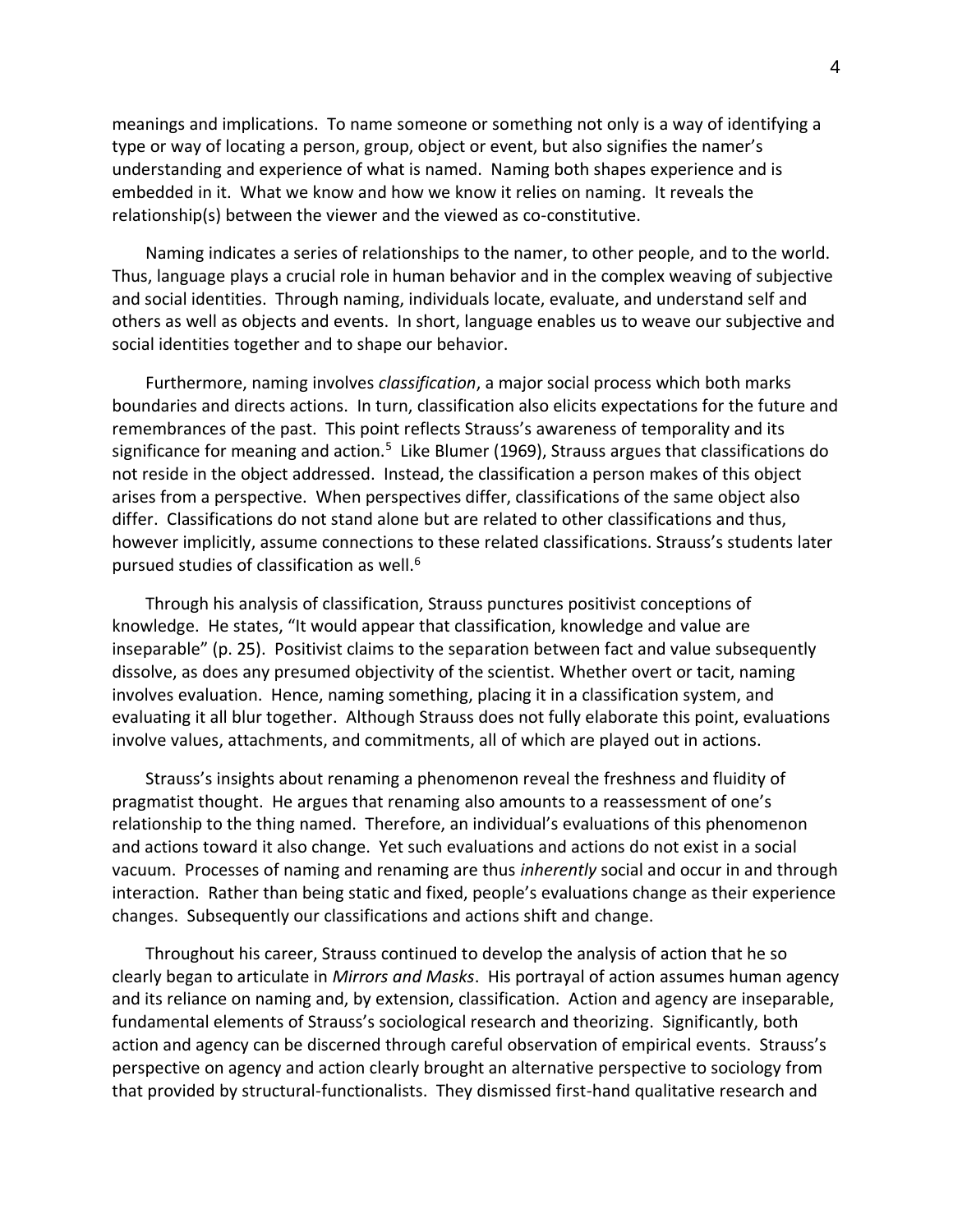discounted theorizing from observations or interviews. Yet Strauss's perceptive and very social analysis of identity could not be easily disregarded.

The issues and concepts that Strauss introduced in *Mirrors and Masks* presaged intellectual questions that engaged him throughout his career. Concepts of identity, interaction, biography, motivation, careers, social organization, status passage, process, indeterminacy, development, and transformation stand out in this short volume. Similarly, key components of his method also took initial form in the book. The book testifies to the strengths of open-ended theoretical analysis. It is a masterpiece of theoretically-driven analysis of empirical questions in social psychology that, in turn, produces theoretically-grounded concepts and insights. Thus the constant comparative method was evident in Strauss's analysis of identity long before it appeared as a major component of grounded theory (Glaser and Strauss 1967).

In contrast to conceptions of human development in psychiatry and psychology, Strauss quite radically contended that identity changes occur throughout life, as relationships are reconstituted by actions. Action, appraisal, and process are continual. Acts begin *before* their overt expression (p. 51). The structure of an act includes assessments of the situation, the people involved, and oneself. A person's initial impression of another individual's identity outlines the act to follow, but subsequent events can alter or confirm a particular line of action. Because another person's appraisal of one's self could change, changes in one's self-appraisal may also follow. An act can take into account multiple sources of appraisal. A person's referent for constructing action can include invisible actors, such as those in groups to which this person belongs and therefore ensuing interactions also reflect social organization. Strauss captured this significant point in his statement that, "Interaction is both structural process and interpersonal process" (p. 75).

Strauss encapsulated his perspective in three significant words: "Involvements are evolvements" (p. 37). Here he is asserting that what we do becomes part of who we are. Commitments shape one's paths and guide one's steps in daily life. Problematic situations not only elicit questions about the people with whom we interact, but also challenge who we are in these situations. As a result, significant shifts and changes in identity can occur as individuals encounter new situations.

Essentially, Strauss's social psychology declared that human development is a lifelong process, a point followed up by students of Strauss.<sup>7</sup> Although his perspective was unusual 1959, it has become taken for granted in current conceptions of aging and human development. At a time when psychiatrists and psychologists concentrated on the first six years of life, Strauss countered that an interest in personal identity also required examining changes in adult life. "Turning points" may be individually constructed or institutionalized rites. Regardless they mark the status passages experienced across one's life.

Being coached on how to proceed is often part of a status passage. Strauss pointed out that the relationship between the coach and novice may be characterized by risk, trust, faith, and/or danger. The interactions that ensue then shape subsequent commitments and careers. Commitment is one concept that Strauss, along with others (e.g., Becker 1960) later developed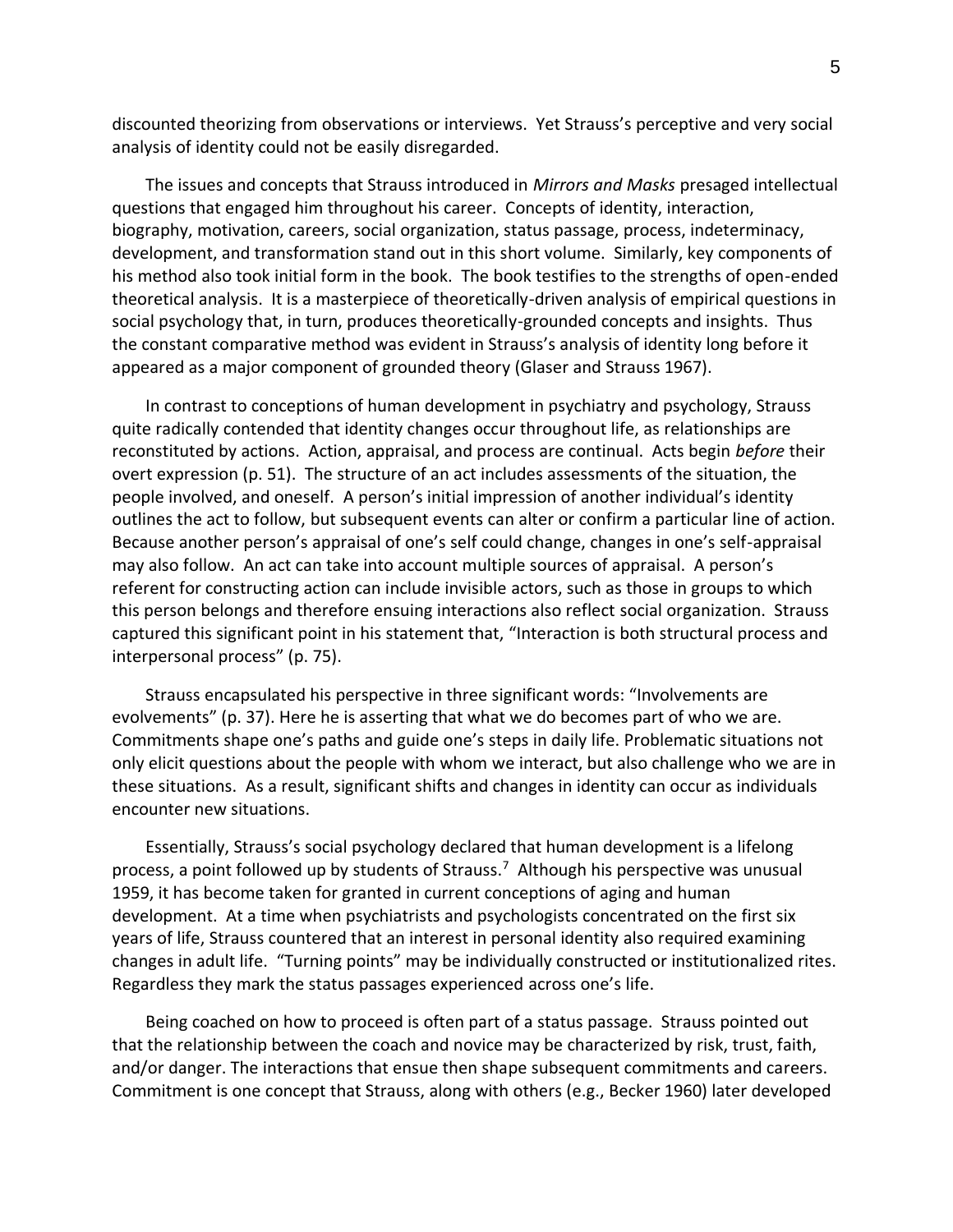as part of the symbolic interactionist lexicon. Careers is another, later expanded by Strauss (1993:52-57) to encompass trajectories. The substantial influence of Everett C. Hughes's (1958, 1971a,b) work on Strauss clearly took root in *Mirrors and Masks* with its growing ecological understanding of interaction in organizational environments (Strübing 2018). And it later grew in Strauss's many studies of work and social organizational concerns (e.g., Star, 1991).

Through his analysis of language and naming, Strauss also demonstrated his awareness of the importance of being labeled long before the labeling theory of deviant behavior emerged and captured the interest of symbolic interactionists and others in the 1960s. While Strauss certainly acknowledged the significance of being labeled, his analysis goes much deeper than labeling theory when we consider knowing and being. Without explicitly making this claim, Strauss set forth a perspective that the significance of naming and knowing is much greater than simply attaching labels to behavior. Rather, Strauss's analysis illuminates how naming shapes consciousness, indicates the scope and content of understanding, and forecasts actions.

Strauss was among the first sociologists to link identity with biography.<sup>8</sup> He saw the earlier life histories done by early Chicago school sociologists as ways of chronicling biography. Similarly, he viewed his contemporaries' studies of identity as fundamentally linked to biography when these studies addressed temporality and chronology. While Strauss explicated relationships between biography and identity in *Mirrors and Masks,* they remained relatively undeveloped by other social scientist for several decades.<sup>9</sup> Interestingly, Strauss's exploration of identity in this short book also presaged other major concerns in the discipline, such as micro-macro arguments that emerged much later. Strauss argued that a macro sociology has micro foundations in how people see themselves. He also mentions how intricacies of interactions reflect the statuses from which a person currently acts, including the sequence of statements made during face-to-face contact. Moreover, he called for "more explicit recognition of phases *in* interaction--not merely phases *of* interaction" (p. 131). Conversational analysts and ethnomethodologists have ambitiously taken up these concerns over the past 40 years.

On a substantive level, Strauss's analysis of the significance of ethnic identity for individual and collective action remains unparalleled. Strauss revealed how deeply ethnic identity permeates human consciousness and sparks action decades before most US social and political commentators acknowledged its significance. His analysis of collective memory and personal identity is remarkably prescient. For example, he examined the interactions between a Croatian and a Serb in Rebecca West's (1940) report on Yugoslavia. Strauss not only brings history into analyses of interaction and identity, but also vividly demonstrated how interaction and identity themselves construct history.

Although *Mirrors and Masks* has found appreciative audiences over the decades, in the US, its significance was initially overshadowed by Erving Goffman's (1959) book, *The Presentation of Self in Everyday Life.* In our view, several reasons contribute to the success of Goffman's book beyond its widespread availability through Anchor Books. First, Strauss's book was a theoretical essay that requires familiarity with key mid-twentieth century theoretical issues. In contrast, Goffman's empirical study introduced a way of looking at interaction accessible to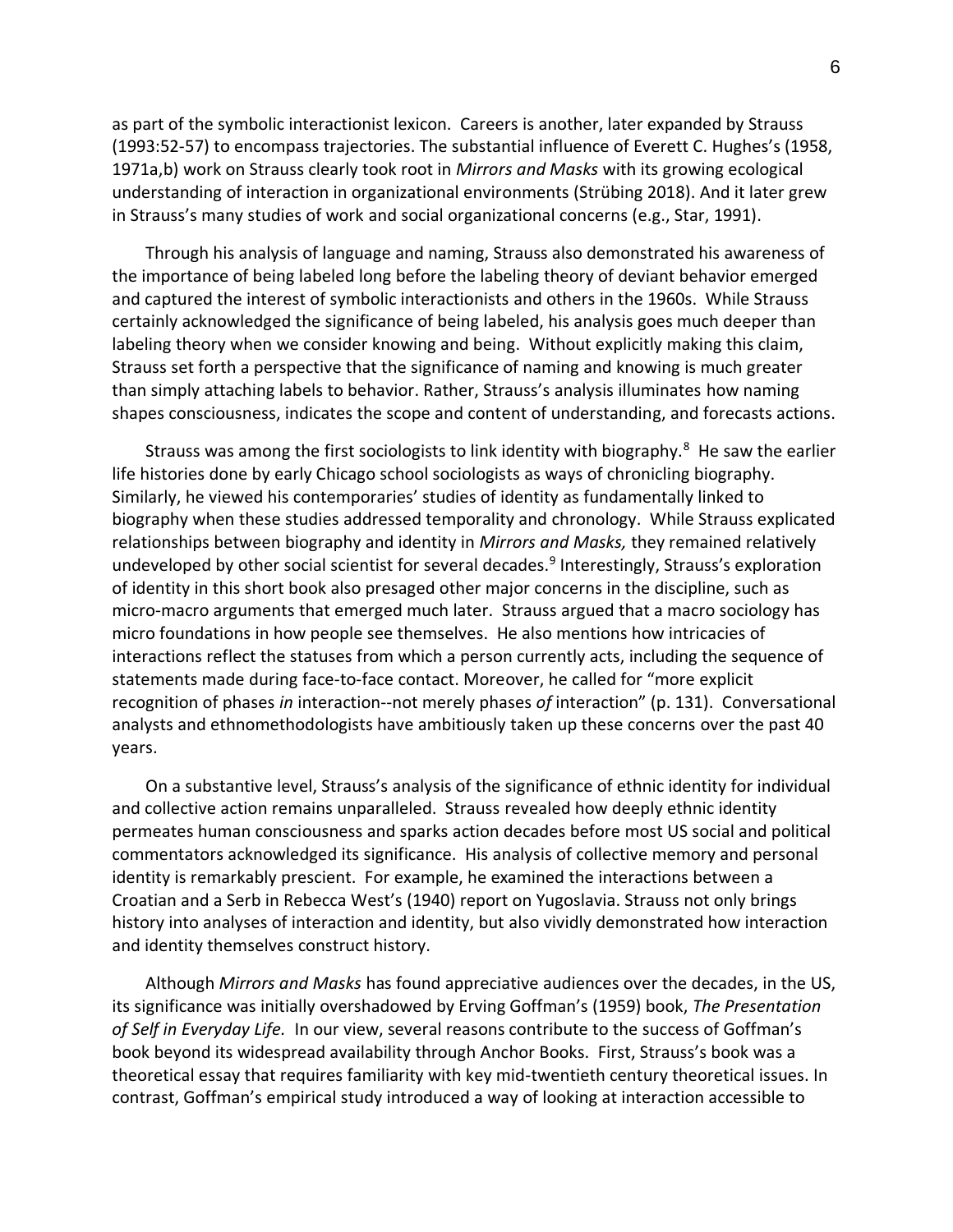readers without theoretical interests. Second, Goffman explores taken-for-granted actions that underlie the micro dynamics of social life. He shows the underside of familiar interactions and exposes less than admirable actions supporting actors' claims to a particular self. Goffman's rather skeptical Cold War 1950s conception of a strategic actor who attempts to control interactions according to his own agendas resonated at the time with academic and general readers alike. Third, the empirical underpinnings of Goffman's study not only are explicit but illuminate life in everyday worlds. While Strauss states that he bases his essay on empirical materials, they are diffuse and less apparent than the many and lively examples that peppered *The Presentation of Self.* Fourth, Goffman's combination of irony and analysis of invisible, but telling actions and meanings make his book compelling. Both Strauss and Goffman adopt metaphors drawn from theater although Goffman sustains the metaphor of life as theatre throughout his observations and actually organizes his book around this metaphor. In contrast, Strauss takes a more fluid, emergent approach. He uses "mirrors," "masks," roles, and performances as points of departure to view identity in innovative, open and diverse ways.

In American sociology, *Mirrors and Masks* represents an important statement during a contested era of disciplinary history when behaviorism, experimentalism, and survey research were rapidly establishing dominance in US sociology. In contrast to the static view of society inherent in functionalist analyses, symbolic interactionism emphasized process and change and hence could address a dynamic society. Today this point is clear to us, but how was *Mirrors and Masks* initially received against the 1950s backdrop of increasing quantification, scientism, and functionalist theory?

Most reviews of *Mirrors and Masks* were penned by sociologists; however, the book attracted some attention in psychology and psychiatry. The eminent American psychiatrist, Karl Menninger, commented on the book for the *AMA Archives of General Psychiatry.* Several sociological reviews in the US indicate the level of agreement and kind of questions *Mirrors and Masks* evoked. William D. Ames (1960) correctly observed that the book aimed to fuse an explicit, systematic theory of social psychology with social organization that was founded in symbolic interactionism. Melvin Seeman (1960) concurred. However, he questioned whether and to what extent symbolic interactionism had a place in the development of social psychology and criticized the (then) lack of empirical research flowing from this perspective. A close reading of Seeman's review leads one to wonder if his questions about research may have stemmed from the widespread skepticism about symbolic interactionism and qualitative research among 1950s sociologists, often functionalists.

Taking a more appreciative tone, Norman R. Jackson's (1960) review acknowledged the lack of research but took a much more positive stance toward the prospects of a symbolic interactionist social psychology. Jackson argued that validation or refinement of the concepts in the book "is eagerly awaited by all those who share the author's belief that symbolic interactionism is the most comprehensive theory of human behavior presently available" (p. 260). Other reviewers saw major strengths in the book, yet to us each missed the mark in an important way. While Helen Merrell Lynd (1960) approved of Strauss's emphasis on language, she disapproved of his lack of emphasis on the unique aspects of personal identity. Thus she wholly missed or misunderstood Strauss's purpose. Moving beyond the psychological analyses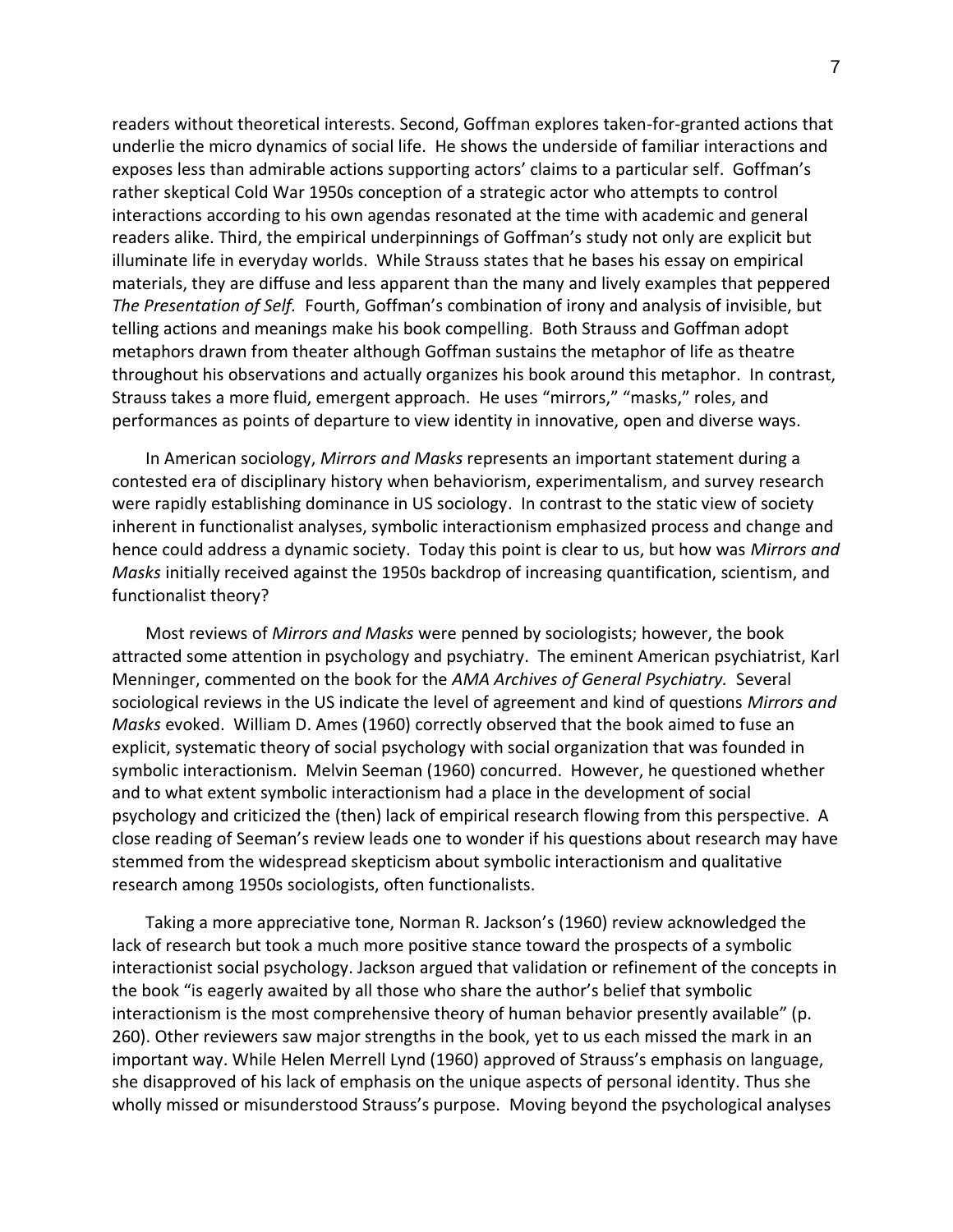of the day toward a more sociological social psychology, and also placing identity development and change within interaction, social relationships and institutional venues was Strauss's main point.

The harshest criticism came from the sociologist most closely aligned with Strauss's perspective, P.M. Strong (1979), a British medical sociologist. In the United Kingdom, neither the rush towards quantification, nor the call of functionalism had taken root. Hence, Strong's criticism came from another direction and at a much later date. Strong had begun to adopt symbolic interactionism a decade after publication of *Mirrors and Masks* in 1959 and became acquainted with the book at that time. Strong's combined review of *Mirrors and Masks* and *Anguish: A Case History of a Dying Trajectory* (Strauss and Glaser, 1970) marked the publication of both volumes by a British publisher and thus appeared 20 years after *Mirrors and Masks* was first published in the US.

Strong concedes the usefulness of *Mirrors and Masks* for beginning students and for understanding personal change but attacks Strauss's analysis of situations and structures as weak. He uses *Anguish* to confirm his criticisms of *Mirrors and Masks.* Strong's caustic remarks may be apt for *Anguish* which lacks the careful analysis and strong empirical foundation of Strauss earlier books. But we find his criticisms unduly harsh and misplaced vis-à-vis *Mirrors and Masks.* Strong wholly overlooks how Strauss treats personal identities as embedded in social interactions and organizational processes. Moreover, he asserts that Strauss posits the individual as the fundamental unit of analysis. Here Strong is simply wrong. Action was Strauss's fundamental unit of analysis in *Mirrors and Masks* and remained so throughout his career. In fact, his capstone book (Strauss 1993) is titled *Continual Permutations of Action*!

Strong also mocks Strauss's American worldview as imbued with "cheery Protestantism" with its optimism. While the book does reflect an American consciousness and worldview, we view its implications differently. We see this optimism as embedded in Chicago school pragmatism, its assumptions about process and change, and its hopefulness about democracy and progress, however naive. To us, the open-ended, fluid depiction of identity, interaction and social life in *Mirrors and Masks* is inspiring and contrasts vividly with the heavy hand of structural-functionalism dominating mid-twentieth century US sociology and beyond.<sup>10</sup>

In the introduction to the 1997 Transaction edition of *Mirrors and Masks,* Strauss offers three main reasons for republishing the book almost 40 years after the first edition. First, *Mirrors and Masks* took a critical—and early---stance against functionalism and positivism. Second, the book previewed Strauss's later concerns and writings. Third, the book integrates social organization and social interaction processually and structurally in innovative and deeply interactionist ways.

Strauss (1997:2) further argued that understanding individual identity relies on understanding collective activity and thus entails developing an historical and sociological social psychology rather than a more psychological social psychology. Our own assessments echo his reasons. Strauss wrote this introduction just a few months before he died in 1996. He put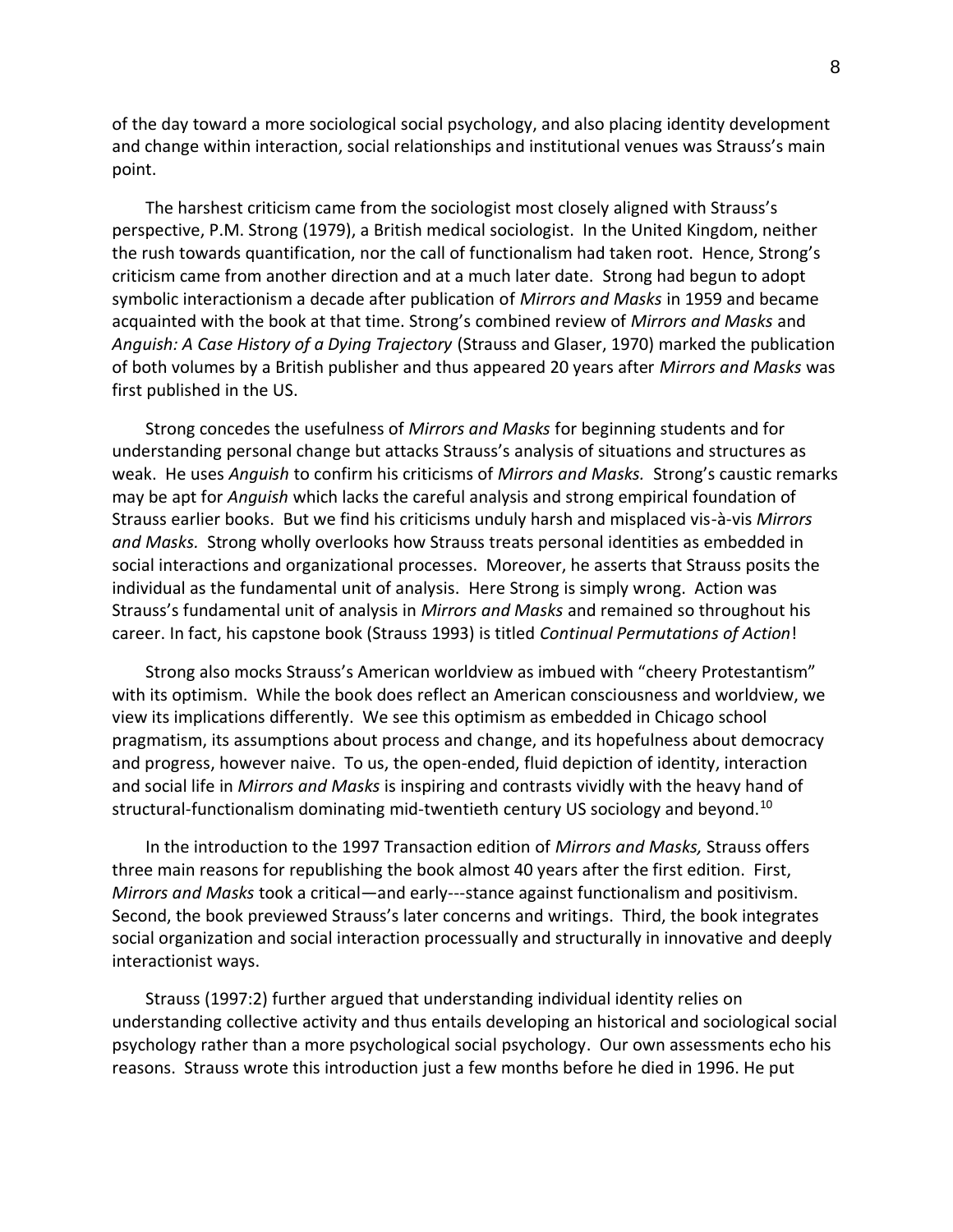earlier criticisms of *Mirrors and Masks* to rest and claimed its rightful place in the history of sociology in general and in interactionism.

In a 1980 interview, Strauss himself (Davis 2011:22) viewed *Mirrors and Masks* as having two parts. First is "the summation of my social psychological period" before 1952, the rest being "my reworking of the Everett Hughes occupational tradition---putting together social psychology and social organization---plus an historical interest." Published when he was about 40, *Mirrors and Masks* was thus Strauss's major statement on social psychology. Across the remaining thirty years of his career, he elaborated the social organizational facets of his sociology alluded to in *Mirrors and Masks*---his "reworking of the Everett Hughes occupational tradition." These include his concepts and theorizing of social worlds and arenas (e.g., Strauss 1978, 1982b, 1984), the negotiated order and processual ordering (1979, 1982a, 1993), his beautiful sociology of work (e.g., Strauss 1988a; Strauss et al. 1985/1997), and finally, his fully pragmatist interactionist theory of action (Strauss 1993; Strübing 2018). The seeds of all lay in *Mirrors and Masks* and Strauss relied on it empirically and theoretically in the rest of his work.

## **References**

- Abbott, A. (1999). *Department and Discipline: Chicago Sociology at One Hundred***.** Chicago: University of Chicago Press.
- Abbott, A. (2009). Organizations and the Chicago School. In P. Adler (Ed.), *Oxford Handbook of Sociology and Organization Studies: Classical Foundations.* Online: https://global.oup.com/academic/product/the-oxford-handbook-of-sociology-andorganization-studies-9780199535231?cc=us&lang=en& (accessed 3/21/17).

Ames, William D. (1960). Review of *Mirrors and Masks: The Search for Identity. Social Forces*  39(1): 95–96*.*

Becker, H. S. (1960). Notes on the Concept of Commitment. *American Journal of Sociology*  66:32-40.

Blumer, Herbert, (1954/1969). What is Wrong with Social Theory? Pp. 140-152 in H. Blumer, *Symbolic Interactionism: Perspective and Method.* Englewood Cliffs, NJ: Prentice-Hall.

Bowker, G., & S. L. Star. (1999). *Sorting Things Out: Classification and Its Consequences.* Cambridge, MA: MIT Press.

- Bulmer, M. (1984). *The Chicago School of Sociology: Institutionalization, Diversity and the Rise of Sociological Research*. Chicago: University of Chicago Press.
- Cefaï, D. (2016). Social Worlds: The Legacy of Mead's Social Ecology in Chicago Sociology. In H. Joas & D. Huebner (Eds.) *The Timeliness of G. H. Mead* (pp. 164-184). Chicago: University of Chicago Press.
- Charmaz, K. (1991). *Good Days, Bad Days: The Self in Chronic Illness and Time.* New Brunswick, NJ: Rutgers University Press.

Clarke, Adele E. and Monica j. Casper. (1996). From Simple Technique to Complex System: Classification of Pap Smears, 1917-1990. *Medical Anthropology Quarterly* 10(4):601-23.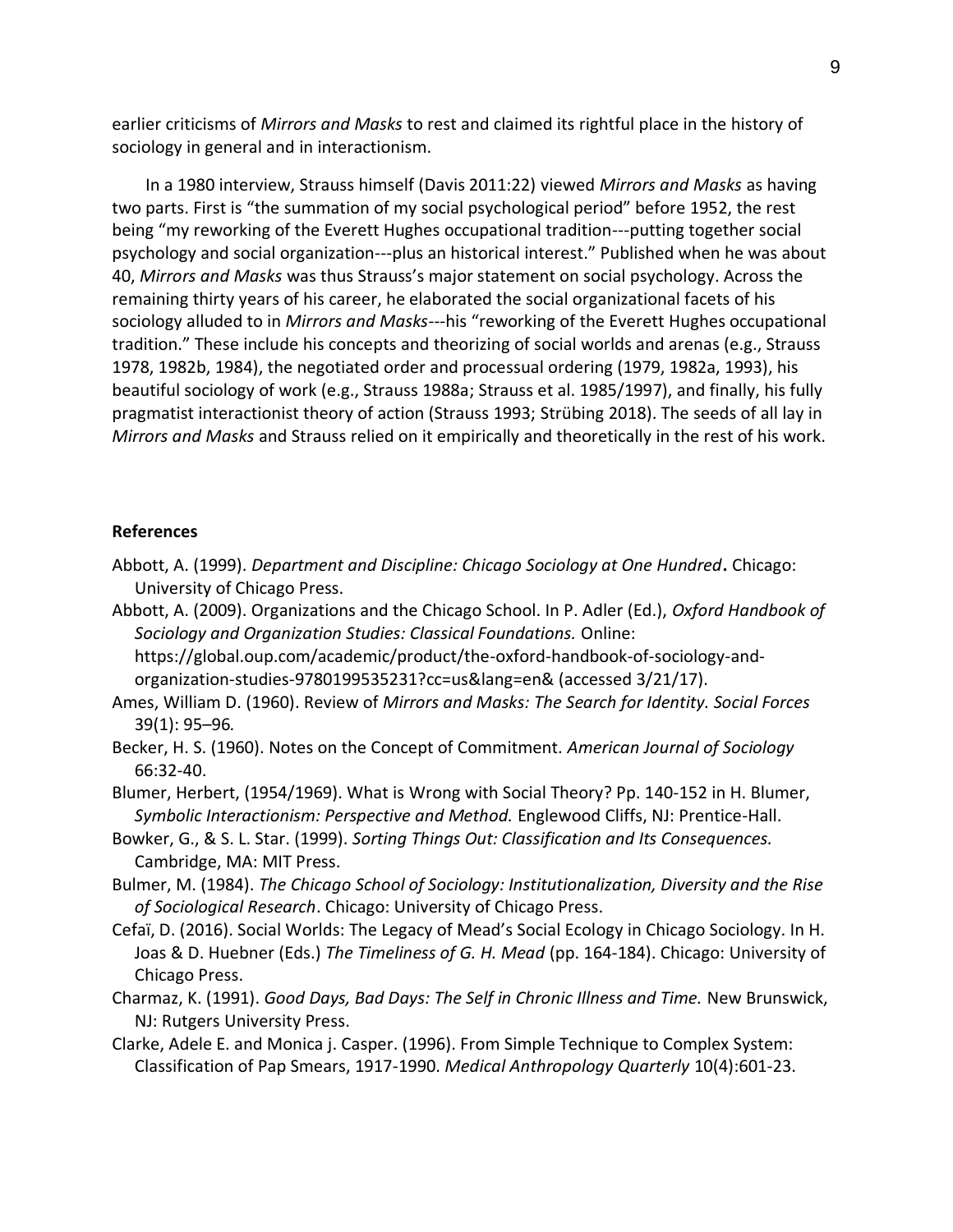Davis, Edward B. (2011). Interview with Anselm Strauss. In Edward B. Davis, *The Hidden Dimensions of Work: Revisiting the Chicago School Methods of Everett Hughes and Anselm Strauss* (pp.19-22). Bloomington, IN: Exlibris Corporation.

Dewey, John, and Bentley, Arthur. (1949). The Knower and the Known. *The Later Works of John Dewey* 16. Carbondale, IL: Southern Illinois University Press.

Fine, G. A. (1993). The Sad Demise, Mysterious Disappearance and Glorious Triumph of Symbolic Interactionism. *Annual Review of Sociology* 19:61-87.

Fine, G. A. (Ed.). (1995). *A Second Chicago School?: The Development of a Postwar American Sociology***.** Chicago: University of Chicago Press.

Kurtz, L. R. (1984). *Evaluating Chicago Sociology: A Guide to the Literature, With an Annotated Bibliography*. Chicago: University of Chicago Press.

Glaser, B. G., & A. L. Strauss. (1967). *Discovery of Grounded Theory: Strategies for Qualitative Research.* New York: Aldine.

Goffman, Erving. 1959. *The Presentation of Self in Everyday Life.* Garden City, NJ: Anchor Books. Hughes, E. C. (1958). *Men and Their Work*. Free Press.

Hughes, E. C. (1971a). *The Sociological Eye: Volume 1, Selected Papers on Institutions and Race*. Chicago: Aldine Atherton.

Hughes, E. C. (1971b). *The Sociological Eye: Volume 2, Selected Papers on Work, Self and the Study of Society*. Chicago: Aldine Atherton. Kurtz, L. R. (1984). *Evaluating Chicago Sociology: A Guide to the Literature, With an Annotated Bibliography*. Chicago: University of Chicago Press.

Lindesmith, Alfred and Strauss, Anselm L. (1949). *Social Psychology*. New York: Dryden.

Lynd, Helen Merrell. 1960. Review of *Mirrors and Masks: The Search for Identity. American Journal of Soc*iology 65(4): 418-19.

Mead, G. H. (1932). *The Philosophy of the Present*. Chicago: University of Chicago Press.

Menninger, Karl. (1960). Review of *Mirrors and Masks: The Search for Identity. AMA Archives of General Psychiatry* 2(5): 589-589.

Plummer, K. (Ed.). (1997). *The Chicago School: Critical Assessments.* London: Routledge.

Riessman, Catherine K. (1993). *Narrative Analysis*. Thousand Oaks, CA: Sage.

Seeman, Melvin. (1960). Review of *Mirrors and Masks: The Search for Identity. American Sociological Review* 25(2): 298-299.

Star, Susan Leigh. (1991). The Sociology of the Invisible: The Primacy of Work in the Writings of Anselm Strauss. Pp. 265-285 in D. Maines (ed.), *Social Organization and Social Process: Essays in Honor of Anselm Strauss.* Hawthorne, NY: Aldine de Gruyter. .

Strauss, A. L. (Ed.). (1956). *George Herbert Mead on Social Psychology.* Chicago: University of Chicago Press.

Strauss, A. L. (1978). A Social Worlds Perspective. In N. Denzin (Ed.), *Studies in Symbolic Interaction* 1:119-128.

Strauss, A. L. (1979). *Negotiations: Varieties, Contexts, Processes and Social Order*. San Francisco: Jossey-Bass.

Strauss, A. L. (1982a). Interorganizational Negotiation. *Urban Life* 11(3):350-367.

Strauss, A. L. (1982b). Social Worlds and Legitimation Processes. In N. Denzin (Ed.), *Studies in Symbolic Interaction* 4:171-190.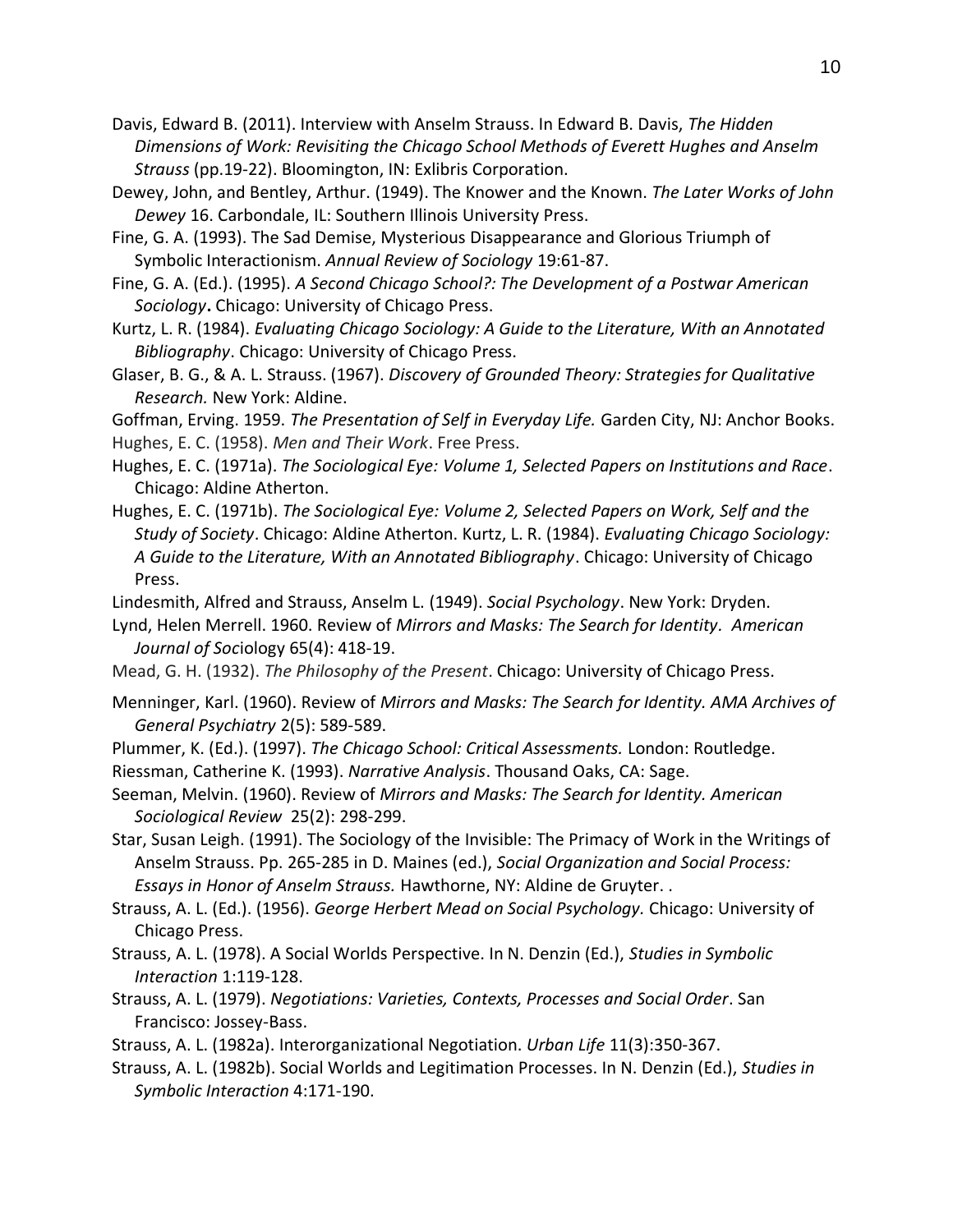Strauss, A. L. (1984). Social Worlds and Their Segmentation Processes. In N. Denzin (Ed.), *Studies in Symbolic Interaction* 5:123-139.

- Strauss, A. L. (1987). *Qualitative Analysis for Social Scientists.* Cambridge, UK: Cambridge University Press.
- Strauss, A. L. (1988a). The Articulation of Project Work: An Organizational Process. *Sociological Quarterly* 29:163-178.
- Strauss, Anselm. (1993). *Continual Permutations of Action*. New York: Aldine de Gruyter.
- Strauss, Anselm. (1995). Identity, Biography, History, and Symbolic Representations. *Social Psychology Quarterly* 58(1): 4-13.
- Strauss, Anselm. (1996). A Partial Line of Descent: Blumer and I. Pp. 3-22 in N. K. Denzin (ed.), *Studies in Symbolic Interaction* 20. Greenwich, CT: JAI Press.
- Strauss, Anselm. (1997). Introduction to the Transaction edition. *Mirrors and Masks: The Search for Identity* (pp. 1-9). Piscataway, NJ: Transaction Publishers.
- Strauss, A., S. Fagerhaugh, B. Suczek & C. Wiener. (1985/1997). *Social Organization of Medical Work.* Chicago: University of Chicago Press, 1st ed. New Brunswick, NJ: Transaction Press, 2nd ed.
- Strauss, Anselm and Glaser, Barney. (1970). *Anguish: A Case History of a Dying Trajectory*. Mill Valley, CA: Sociology Press.
- Strong, P.M. (1979). Review of *Mirrors and Masks: The Search for Identity. Sociology of Health & Illness* 1(1): 125-127.
- Strübing, Jörg. 2018. The Pragmatism of Anselm L. Strauss: Linking Theory and Method. In Antony Bryant and Kathy Charmaz (Eds.) *The Grounded Theory Handbook,* 2nd ed. London, Sage.
- 1 See e.g., Fine (1993, 1995), Abbott (1999, 2009), Bulmer (1984), Cefaï (2016), Kurtz (1984) and Plummer (1997).
- <sup>2</sup> See the interview with Strauss in Davis (2011:19-23).
- $3$  On this point, see also Baszanger (1998) and Strübing (2018).
- <sup>4</sup> See also, Strauss (1997). For a contrasting style of argumentation, see Blumer (1969).
- 5 Mead's (1932) analysis of time had a profound influence on Strauss, who concurred with Mead's view that present meanings and actions shape how an individual reconstructs the past and imagines the future.
- 6 See e.g., Bowker and Star (1999) and Clarke and Casper (1996).
- 7 See e.g., Charmaz (1991).
- 8 It is interesting that C. Wright Mills' (1959) classic *The Sociological Imagination,* commonly cited for linking biography and history, was published in the same year as *Mirrors and Masks*.